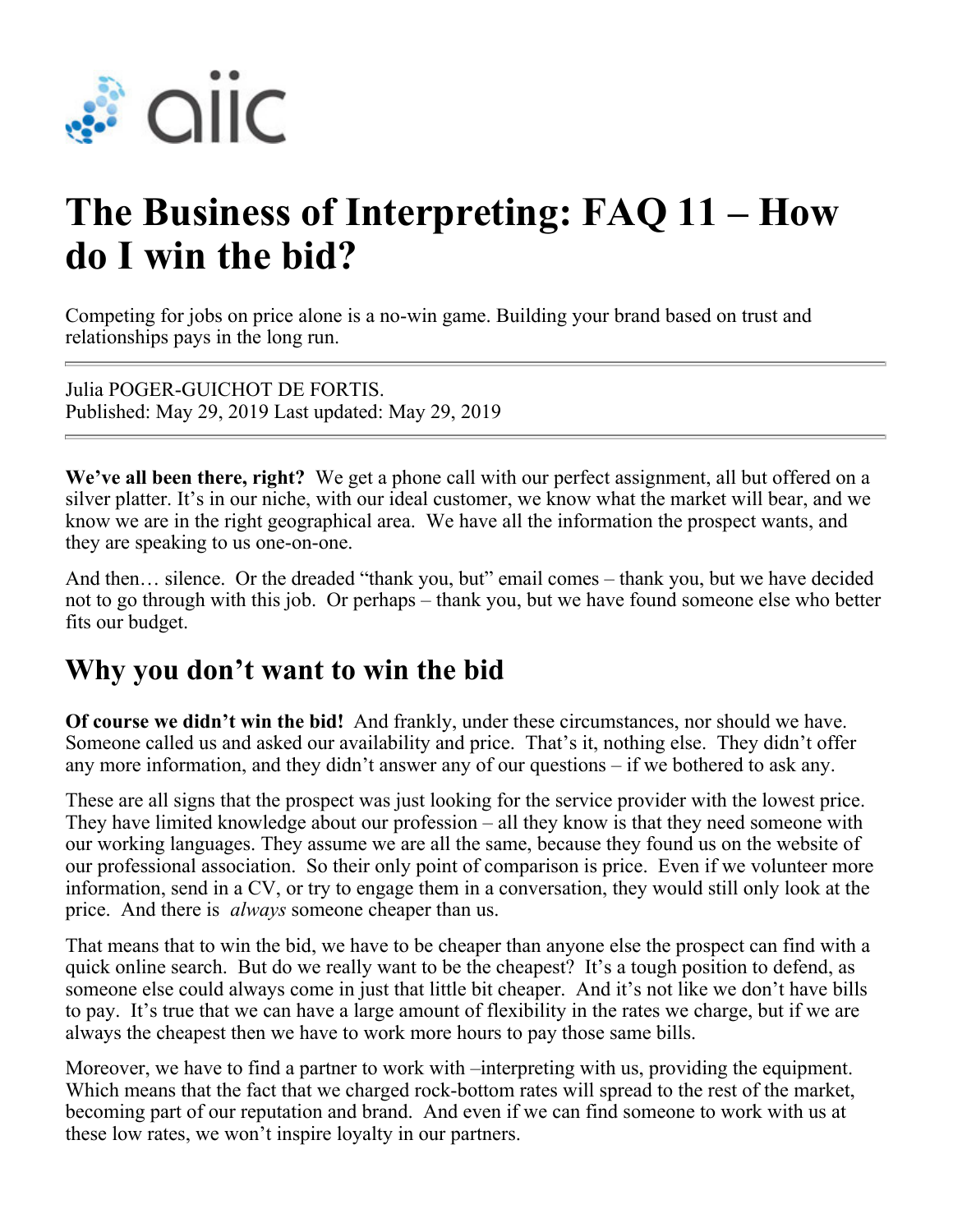Surely there's a better way to win bids?

Don't worry, it can be done. Perhaps I can illustrate with a personal experience:

# **A tale of two jobs**

#### **Two jobs, both alike in every respect:**

- two lawyers let's call them Lawyer A and Lawyer B called within a month of each other
- to interpret for similar legal jobs Job A and Job B
- the same language combination
- the same team strength
- the same type of interpreting.

Legal interpreting happens to be one of the areas where I do a lot of work. I know the pitfalls, so I know what to include in my contract. I know the rates that the market will bear. I know who I'd want on my team. I probably know more than the lawyers about the rules in certain venues.

I sent in my fees and conditions to each of them. I also sent in a CV, and expressed my desire to help.

This is where the story splits:

I found out later that Lawyer A was shopping around. They had spoken with at least one other interpreter, and most probably several. Fair enough.

As you can imagine, I did not get Job A. Lawyer A wrote a polite "thank you, but" email declining my services. Reasons given (to me and the other bidder I know of) were many and strange: they wanted someone closer to the city (where all of us are based), they wanted someone who could better accommodate their client's schedule (we all could). And they wanted someone who better fit their client's budget. Ah, now there's the rub!

Lawyer B, in contrast, contacted only me. Having asked for my fees and conditions, they said everything was fine, and asked that I note down the dates of the event in my calendar. Thank you very much, very happy to do business with you, *fait accompli*!

### **Every respect but one**

### **The crucial difference between Lawyer A and Lawyer B is how they found me.**

Lawyer A searched my professional association's website, and wrote to me (and others) from that list. There was no attempt at any personal connection and no relationship at all.

Lawyer B had a need, and asked a former colleague for a referral to a good interpreter. The colleague referred me. Lawyer B then contacted me, gave me the details, and accepted my fees and conditions.

There was no bid, nor any competition. There was just a satisfied customer, with whom I stay in touch, giving a recommendation to a former colleague. This meant that, from the outset there was a foundation for trust and reciprocity, even before we discussed availability or price.

## **Start the relationship**